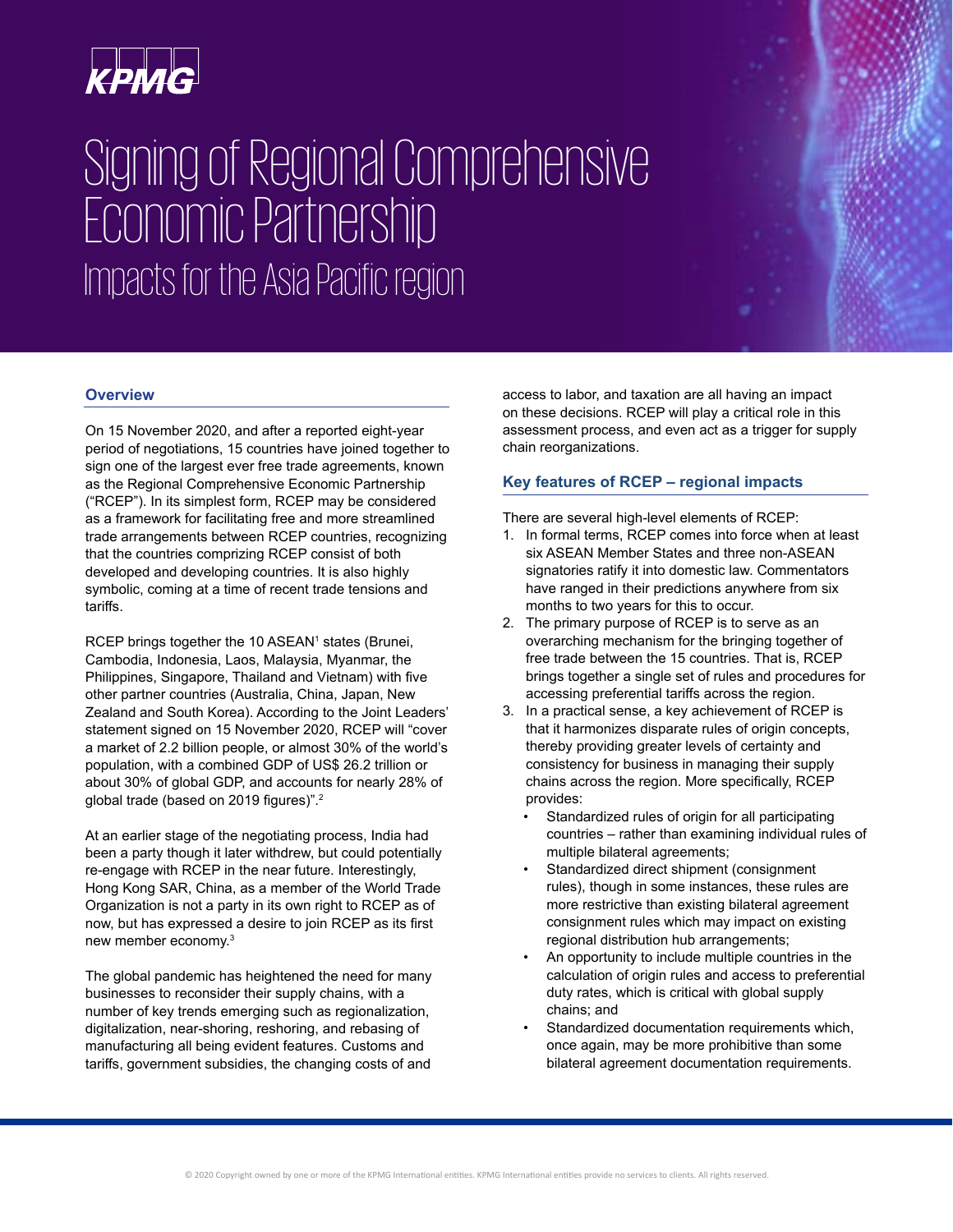



- 4. The benefits of harmonization should not be underestimated given the complexities of trade within the Asia Pacific region, especially as the trend for manufacturing shifts to less developed economies;
- 5. A key practical breakthrough with RCEP is the establishment of free trade for the first time between China and Japan, Japan and South Korea.
- 6. However, in seeking to achieve consensus amongst such a politically and economically diverse group of nations, certain compromises have inevitably occurred. For example, certain commentators have noted that RCEP does not remove tariffs on 39% of ASEAN's food exports, and in particular many of Japan's agricultural tariffs still remain.
- 7. As against this, the scope of RCEP is very broad and in many respects, seeks to cover more ground than many traditional bilateral free trade agreements. In addition to trade in goods (including customs procedures, trade facilitation and standards, and trade dispute remedies) it also covers trade in services, including sectors such as financial services, telecommunications, professional services, and the temporary movement of business people. RCEP also includes chapters on investment, intellectual property, e-commerce, government procurement and competition (amongst others).
- 8. Although the immediate benefits of RCEP for the services sector are more modest, the framework

of RCEP provides a platform through which foreign service providers are expected to be granted greater levels of market access. This is achieved through a transition from a 'positive list' approach (i.e. where certain services are permissible in a given country) to a 'negative list' approach (i.e. where services are permissible unless specifically excluded).

- 9. RCEP contains only limited change in the area of intellectual property protection and enforcement. However, in terms of e-commerce RCEP does contain new provisions which are intended to support small to medium enterprise engagement with e-commerce and the flow of data, promote privacy and consumer protection, and enable electronic authentication and electronic signature. Crucially though, the financial services sector is generally excluded from these measures.
- 10. RCEP does not cover areas such as environmental protection, government subsidies and the use of labor unions.
- 11. The table below provides a quick snapshot of the existing status of free trade agreements among RCEP countries. As noted, the benefits of RCEP will be most pronounced in jurisdictions which did not already have a bilateral free trade agreement in place, while it does invite comparison and choice with existing free trade agreements to obtain most favourable treatment.

|              | <b>ASEAN</b> | <b>Australia</b> | China | Japan | <b>South Korea</b> | New Zealand |
|--------------|--------------|------------------|-------|-------|--------------------|-------------|
| <b>ASEAN</b> |              |                  |       |       |                    |             |
| Australia    |              |                  |       |       |                    |             |
| China        |              |                  |       |       |                    |             |
| Japan        |              |                  |       |       |                    |             |
| South Korea  |              |                  |       |       |                    |             |
| New Zealand  |              |                  |       |       |                    |             |

 $\checkmark$  FTA concluded, signed and in force II Negotiations paused